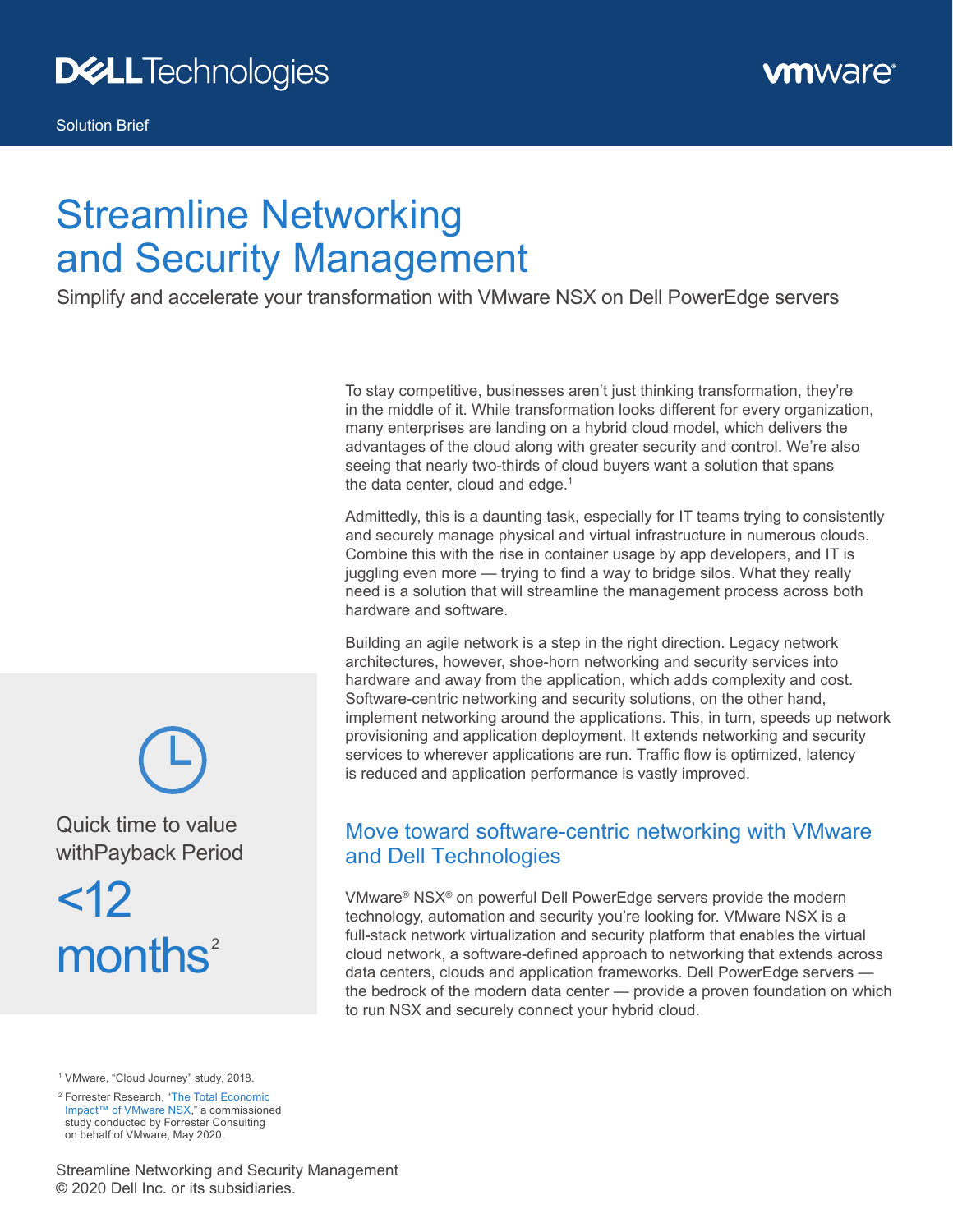# Ş ROI of over 95%

including CapEx and OpEx savings through increased employee productivity, optimized resource utilization, full‑stack network automation, and enhanced security posture.<sup>2</sup>

#### The value of VMware NSX

NSX decouples networking and security from the underlying hardware, bringing these functionalities closer to where your applications are running. This allows you to automate network policy and operations, offering the same agility, efficiency, and flexibility that was previously only achievable in public cloud environments.

Users can quickly create efficient cloud-scale networks with the Layer 2-to-Layer 7 NSX platform, leveraging best-in-class security for micro-segmentation and IDS/IPS, advanced load‑balancing, and full‑stack support for modern container‑based applications. NSX platform capabilities can be extended with a broad ecosystem of third‑party integrations ranging from next‑generation firewalls to performance management solutions to build agile, and secure environments across clouds.

Enhancements in VMware NSX 3.0 further this end-to-end approach to application-driven networking and security. Highlights include:

- **Simplified network configuration and management, visibility and control:** NSX 3.0 enables **cloud‑scale networking** and security with NSX Federation that allows you to deploy and manage policies consistently across infrastructure boundaries across clouds. It delivers true single-pane-of-glass capabilities while providing enhanced constructs for data path multi-tenancy, support for government clouds, Layer 3 EVPN and multi-VRF routing for multi-tenancy, and dynamic service chaining.
- **Best‑in‑class Intrinsic Security:** NSX 3.0 introduces NSX Distributed IDS/IPS, an advanced threat detection solution in the VMware service‑defined firewall for protecting east‑west traffic in hybrid data center architectures. This ultimately extends NSX's **intrinsic security** approach from every workload to data center, multi-cloud and edge. NSX also enables micro-segmentation to define security policies and controls for individual workloads and dynamic security groups.
- **Networking and security for modern applications**: As enterprises undergo application transformation as part of their digital transformation, more businesses are deploying containers and microservices with Kubernetes® becoming the de facto container orchestration platform. NSX 3.0 is designed‑in as the default pod networking solution for **vSphere® with Kubernetes**. 3



#### Proven PowerEdge servers deliver a solid foundation

To get the most from virtualizing your networking and security functions with NSX, make sure it's running on a proven hardware foundation. Dell rack, tower, and modular PowerEdge servers provide a scalable business architecture that enables you to maximize performance across a range of applications. Increase productivity by automating the entire server lifecycle from deployment to retirement with embedded intelligence. Protect your <sup>3</sup> To take advantage of the Kubernetes features,<br>customers and your business with integrated security.

customers must purchase VMware Cloud Foundation™ 4. vSphere with Kubernetes has a separate SKU and is offered as a term license.

2 | Streamline Networking and Security Management © 2020 Dell Inc. or its subsidiaries.